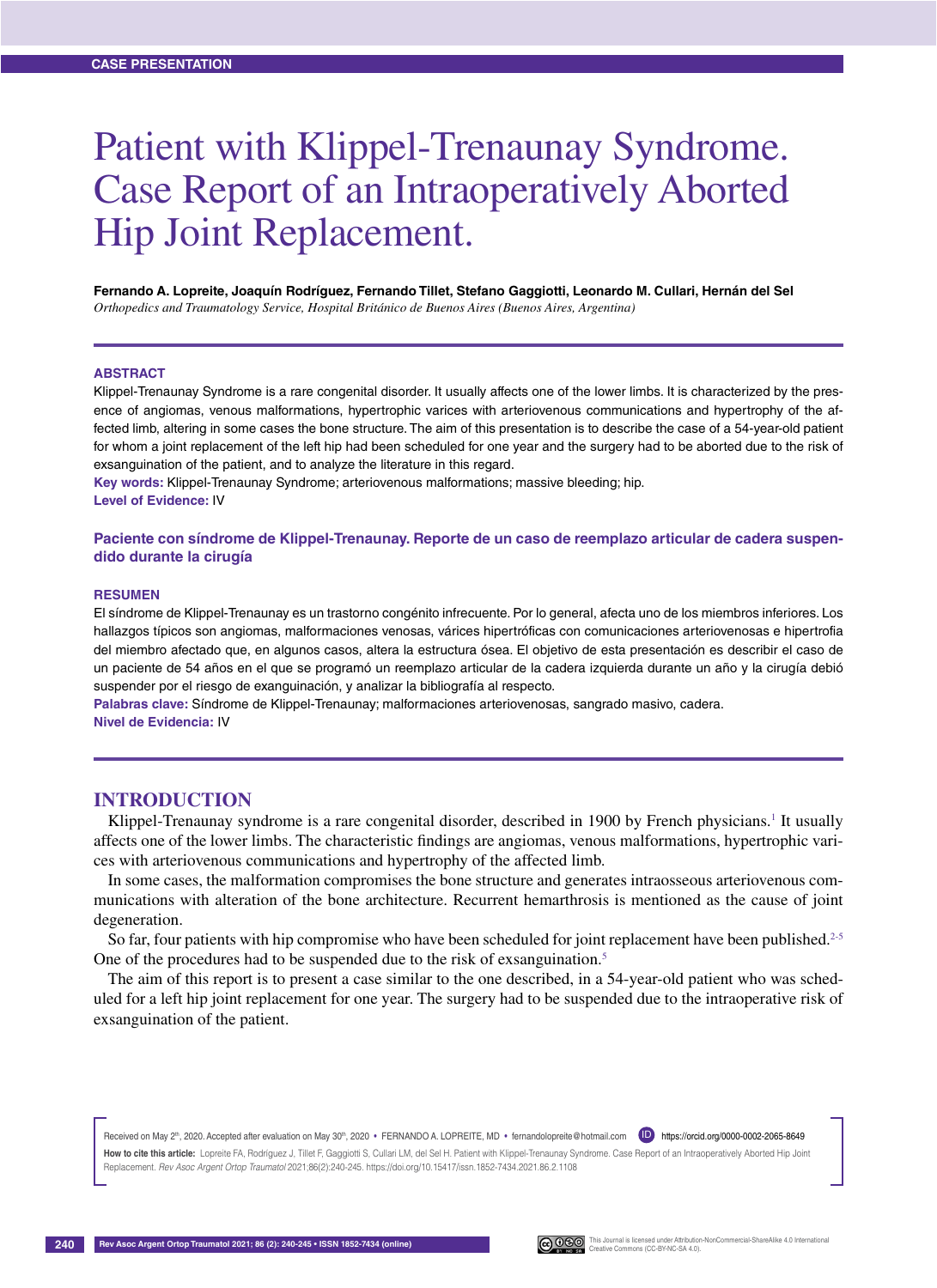## **Clinical Case**

A 54-year-old patient with a diagnosis of Klippel-Trenaunay syndrome that affected the left lower limb and ipsilateral hip osteoarthritis of five years of evolution (Figure 1). The left lower limb had a larger diameter than the contralateral one, and multiple varicose cords with palpable pulse were detected in the groin, ankle, and posterior gluteal region (Figure 2). The patient walked with a cane and the hip flexed; the limb was shortened. He had lumbar scoliosis and lumbago, and the ipsilateral knee was unaffected.



**Figure 1. A.** Frontal radiographs of both hips. **B.** Frontal radiograph of the left hip. The left hip osteoarthritis is observed, with lytic images in the head, neck and pertrochanteric region that would correspond to the arteriovenous anastomoses.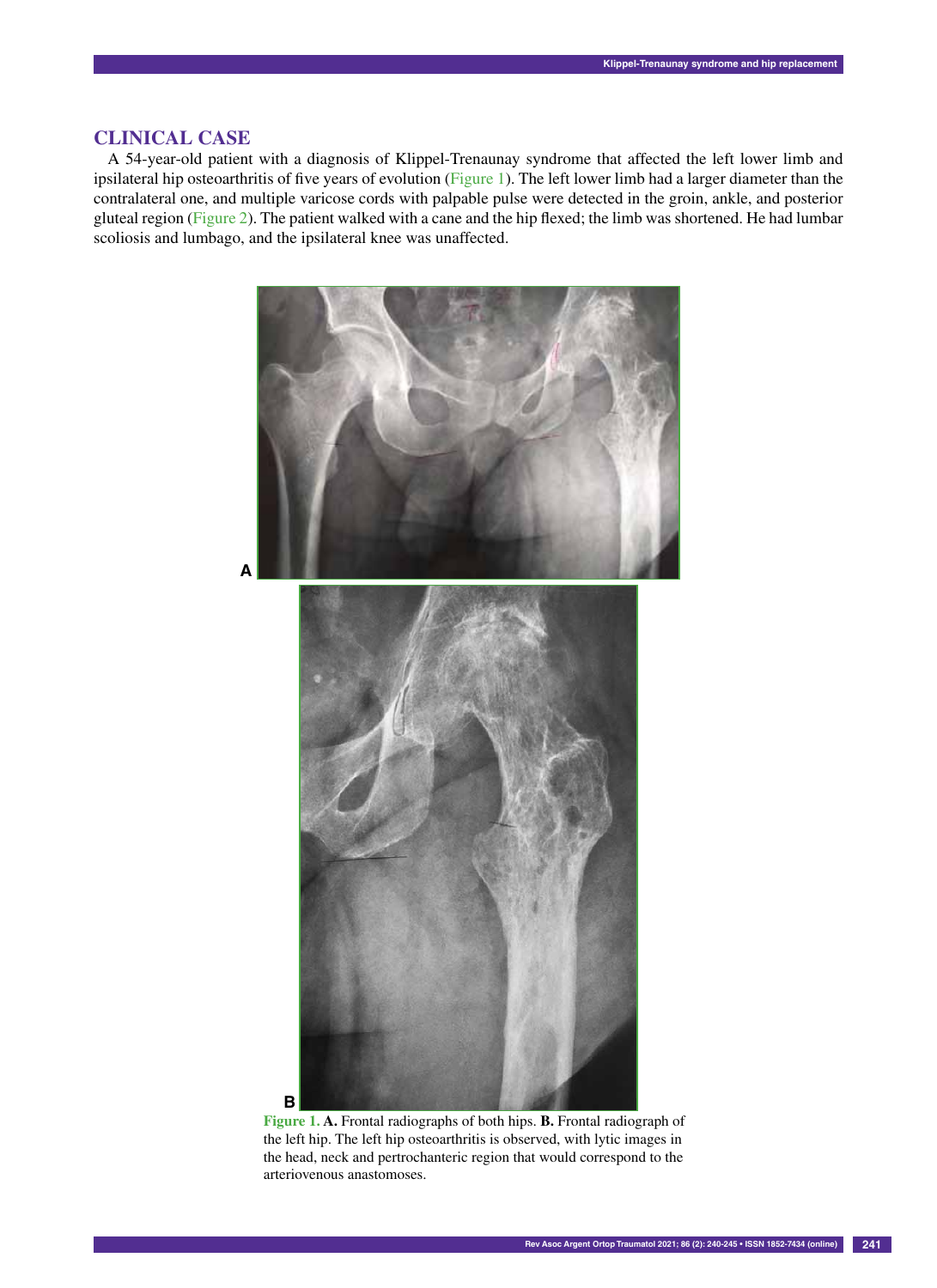



Figure 2. A and B. Image of the lower left limb. It is possible to observe the change in the color of the skin of the leg and tumors on the external and internal aspects of the thigh that correspond to the arteriovenous anastomoses. **C.** The area of the hip to be operated on is observed. The greater trochanter and the anterolateral incision are marked with the patient in dorsal decubitus position. A varicose area is observed in the gluteal region, which makes the posterolateral approach difficult.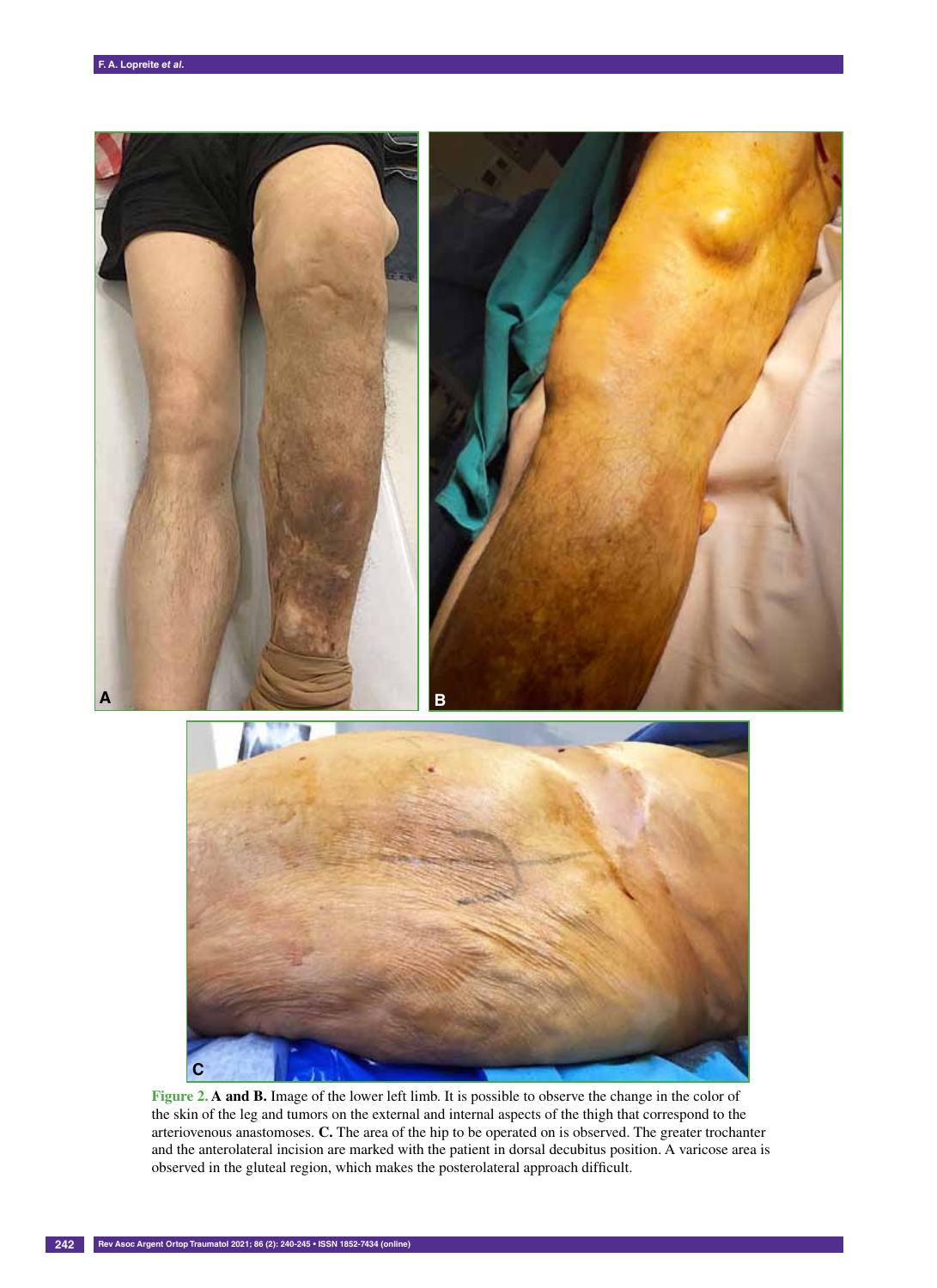The patient underwent arteriography and Doppler ultrasound by the Cardiovascular Surgery team at the hospital. The lateral region was defined as the best approach to the hip (Figure 2), as there were no varicose formations or arteriovenous anastomoses detectable clinically or in the studies.

An MRI was performed, in which the alteration of the bone architecture due to vascular malformations in the head, neck and femoral metaphysis was verified (Figure 3).

Surgery through a direct anterolateral approach was scheduled, with blood supplements and units of blood available for the procedure. The patient was anticoagulated, so the Hemotherapy Team suspended said prophylaxis before surgery.

The placement of a hybrid total hip prosthesis—uncemented cup and cemented stem—was programmed, considering the architecture of the proximal femur (Figure 1) and that, in the MRI (Figure 3), multiple intraosseous images corresponding to arteriovenous fistulas were observed. The idea was to reduce intracanal bleeding with cementation.



**Figure 3.** MRI, coronal planes. Blood islets can be verified, especially in the pertrochanteric region, with alteration in bone architecture.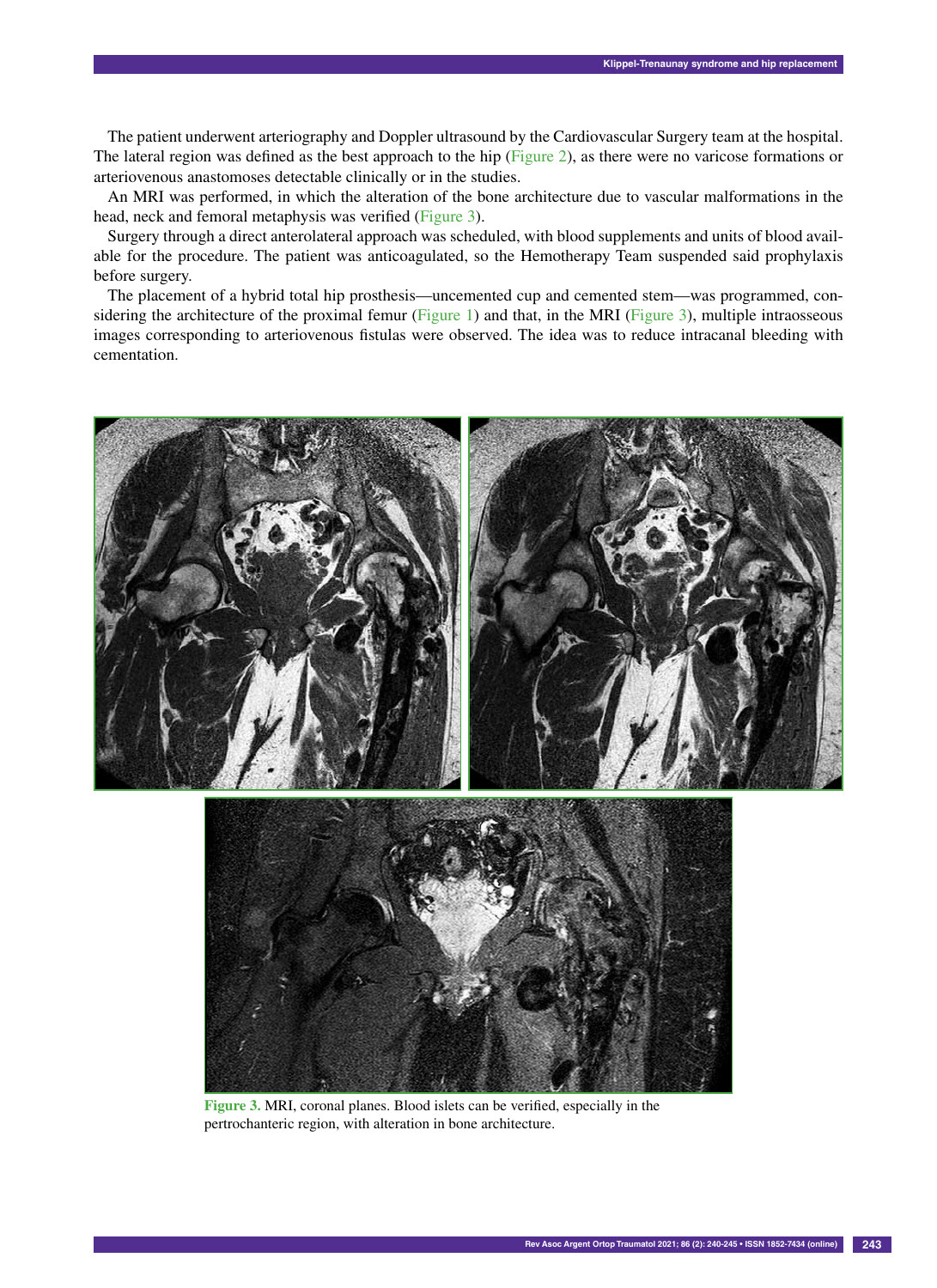When the approach was performed in the subcutaneous cell tissue, there was abundant bleeding from two venous formations of 1 cm in diameter each, which had to be ligated. During the capsulotomy, there was an intense bleeding stemming from the nutrient foramina of the femoral neck, which was difficult to control. At that time, 1.5 liters of blood had already been collected in the aspiration flask. The vascular surgeons who were in the adjacent operating room were consulted, since it was anticipated that, when performing the osteotomy of the femoral neck, the bleeding could be cataclysmic and incoercible due to the intraosseous vascular malformations. It was jointly decided to suspend the procedure.

The patient had to be transfused during surgery and in the immediate postoperative period. He recovered favorably and was discharged after 72 hours.

#### **Discussion**

According to the four published articles, in three cases it was possible to perform the programmed total hip arthroplasty and all had significant bleeding. $2-4$ 

In the fourth patient, the procedure was suspended at the same moment as in ours—when performing the capsulotomy—due to the risk of exsanguination, and multiple sources of intraosseous bleeding were identified that had not been detected in the arteriography.<sup>5</sup> It should be noted that this was the third attempt; according to the authors, the approach route had been modified by an anterior one, because there were fewer arteriovenous fistulas.

Analyzing the hip radiographs of the published cases, in the three patients in whom joint replacement was completed, the intraosseous alteration was not as significant as in the one in which the procedure had to be suspended and in ours (Figure 1).

A careful approach with dissection and ligation of vessels can limit bleeding, but intraosseous malformations may not be managed during surgery, so the risk of unrelenting bleeding is high. For this reason, it is important to have blood units and blood supplements to replenish, and where possible, a recuperator.

In these patients, thromboembolic events are frequent, with a risk of pulmonary embolism (14%) and deep vein thrombosis (16%).<sup>6,7</sup> Our patient was anticoagulated; therefore, it was necessary to regularize the coagulation values before surgery.

Another issue to consider is the implant to be placed, since the alteration of bone architecture can be considerable. In the case published by Mallick et al.<sup>2</sup>, a total cemented arthroplasty was performed in a 58-year-old patient to reduce bone bleeding. García-Juárez et al.<sup>4</sup> used a cementless implant, and highlighted that this could have been the cause of postoperative bleeding in the patient, who had a hemoglobin level of 4 mg on the third day after surgery. It was only possible to achieve hemodynamic stability with transfusions on postoperative day 14, with a hemoglobin of 9 mg. The patient was discharged after 23 days. In our case, the idea was to place a hybrid prosthesis—with a cemented stem—keeping in mind the poor quality of the femoral bone and the arteriovenous fistulas observed in the radiographs and in the MRI of the proximal femur and, in this way, fill the bleeding bone with the cement. Certainly, the cementation would be of poor quality and could alter the survival of the implant.

### **Conclusions**

––––––––––––––––––

These patients are at high risk of bleeding and, consequently, must be carefully studied. The approach must be properly planned and prepared for the ligation of the great venous vessels.

Likewise, it is essential to identify the magnitude of intraosseous malformations—since the decision to perform surgery may depend on it—and the type of implant fixation, bearing in mind that, once the femoral neck osteotomy has been performed, the bleeding can be uncontrollable and life-threatening.

We agree with Cirstoiu et al.<sup>5</sup> in recommending the nonsurgical management of these patients, as long as possible.

L. M. Cullari ORCID ID: https://orcid.org/0000-0002-6058-6686 H. del Sel ORCID ID: https://orcid.org/0000-0002-3655-1408

Conflict of interests: The authors declare they do not have any conflict of interests.

J. Rodríguez ORCID ID: https://orcid.org/0000-0002-1089-3071

F. Tillet ORCID ID: https://orcid.org/0000-0003-2658-9856

S. Gaggiotti ORCID ID: https://orcid.org/0000-0003-4077-2892